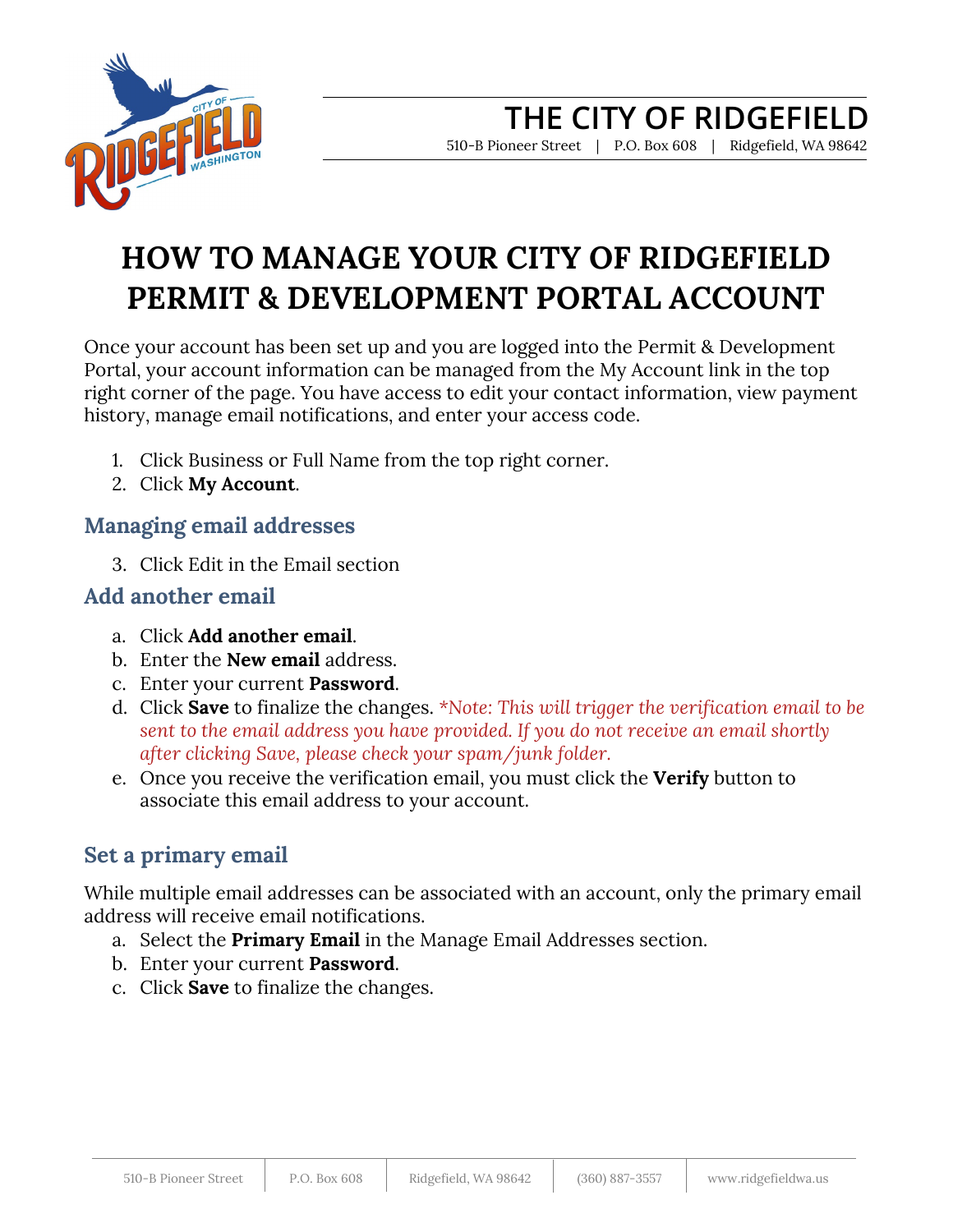

## **THE CITY OF RIDGEFIELD**

510-B Pioneer Street | P.O. Box 608 | Ridgefield, WA 98642

#### **Remove an email**

- a. Click **Remove** next to the appropriate email address. *\*Note: You are not able to remove the email address listed as the Primary Email.*
- b. A confirmation will display notifying you that the email has been deleted.

#### **Managing email notifications**

When your account is created, you are subscribed to all email notifications by default. However, you can unsubscribe from any notifications that you do not need to receive. *\*Note: Email notifications defined in this section will be sent to your primary email address.*

- 3. Click **Manage Email Notifications**.
- 4. The box next to **Receive Email Notifications** can be unchecked to disable all email notifications for your Permit and Development Portal account.
- 5. You can click **Select All** to activate all email notifications or **Clear All** to deactivate all email notifications. You can do this for both the Permitting and Licenses sections. *\*Note: Your account may not display some sections depending on the configuration setup by the City of Ridgefield.*
- 6. To unsubscribe from individual notifications, uncheck the box next to each email notification you do not need to receive.

#### **Below are some suggestions on the notifications that might be beneficial to stay subscribed to:**

- o Notify when a permit/license is submitted
- o Notify when a permit/license is issued
- o Notify when a permit/license is cancelled
- o Notify when a permit/license is closed
- o Notify when a permit/license is approved
- o Notify when a permit submittal version is created with a deficiency report
- o Notify when a permit/license inspection is scheduled
- o Notify when a permit/license inspection is completed
- 7. Click **Save** once you have made all necessary changes.